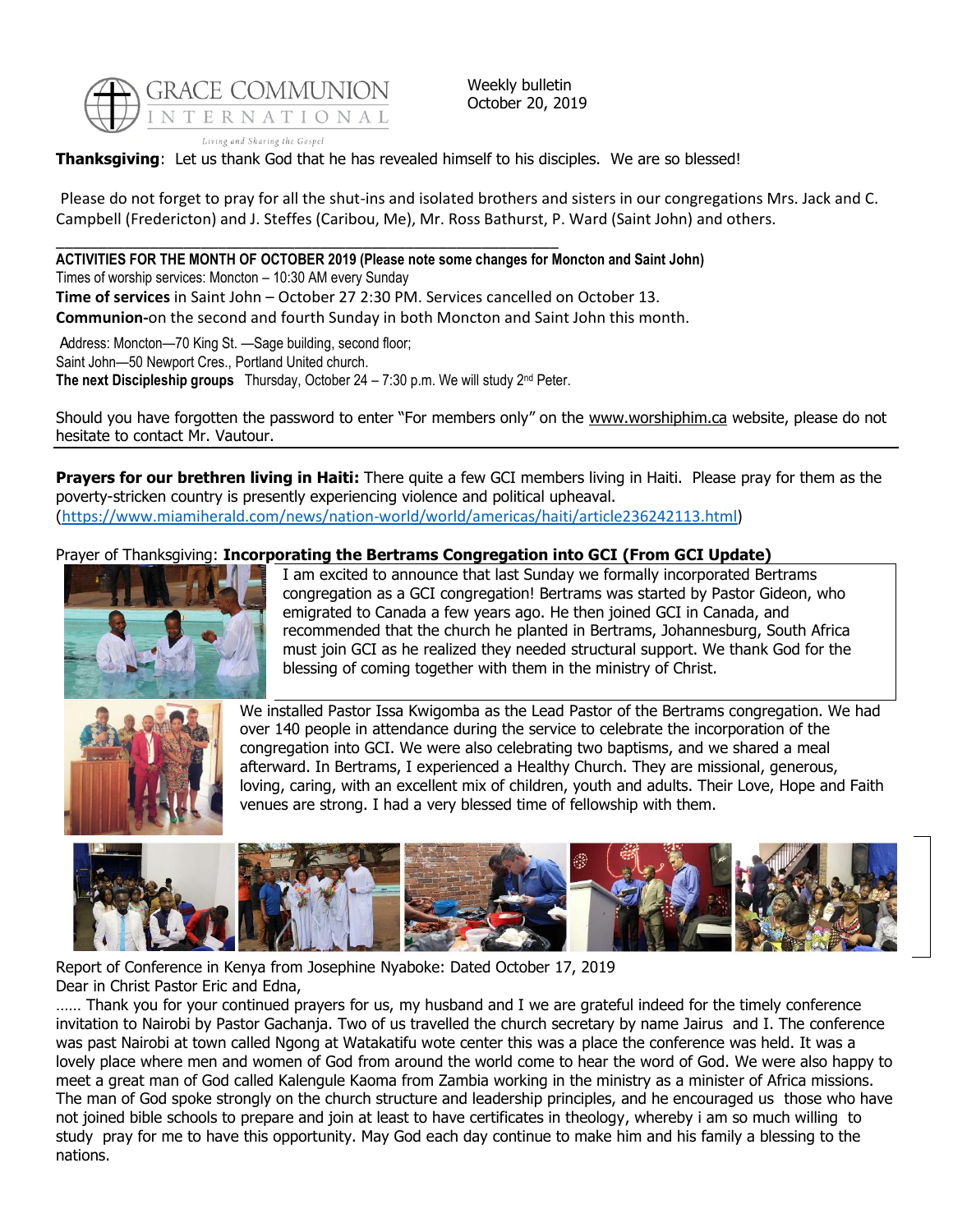On Sunday our last day there was a plan to attend a building dedication at a place called Ruai, Ruai GCI of Pastor Wambu was opened officially. There also pastor Nzuki and Wambu were laid hands for the service of God, praise God.

That was a great moment for us, and on the same day evening we prepared to travel during the night back to Kisii to meet our families again.

Therefore i am looking forward to share my insight to the church members on Sunday. i will share my new-found experience that i saw in the conference I believe this will strengthen our people's faith in God. We shall continue voicing our prayers too to Pastor Gachanja as our able leader to lead us together for the benefit of the entire nation of Kenya and beyond.

God is good to care for our health and to strengthen us in our responsibilities he has ordained us for in this earth. Agape love,

Yours in Christian love

Sister Josephine and James.

Prayer: During this time, let us not forget to pray as the apostle Paul has instructed Timothy. Such encouragement in those verses! **"1 ¶ First of all, then, I urge that supplications, prayers, intercessions, and thanksgivings be made for all people, 2 for kings and all who are in high positions, that we may lead a peaceful and quiet life, godly and dignified in every way. 3 This is good, and it is pleasing in the sight of God our Savior, 4 who desires all people to be saved and to come to the knowledge of the truth. 5 For there is one God, and there is one mediator between God and men, the man Christ Jesus, 6 who gave himself as a ransom for all, which is the testimony given at the proper time." (1Ti 2:1-6 ESV)**

# **Tribute to Eugene Peterson**

\_\_\_\_\_\_\_\_\_\_\_\_\_\_\_\_\_\_\_\_\_\_\_\_\_\_\_\_\_\_\_\_\_\_\_\_\_\_\_\_\_\_\_\_\_\_\_\_\_\_\_\_\_\_\_\_\_\_\_\_\_\_\_\_\_\_\_\_\_\_\_\_\_\_\_\_\_\_\_\_\_\_\_\_\_\_\_\_\_\_\_\_\_\_\_\_

## **(From GCI Update for week of Oct. 14, 2019)**



Almost one year ago, on October 22, 2018, the Christian community lost scholar, pastor, and Bible translator, Eugene Peterson. Peterson was a pillar for the Christian community and at age 85 he completed his "long obedience in the same direction." Christianity Today interviewed eight different leaders to offer their reflections about Eugene. See the comments from Trygve Johnson below.

**Pastoral ministry is serious, consequential work.**



I first heard the name Eugene Peterson in college. My chaplain, after listening to me wrestle with a sense of calling, squinted like a doctor making a diagnosis, pulled a book from his shelf, and handed me The Contemplative Pastor. "Read this!" he said. I did. In Eugene's words, I found a vision for pastoral life I had always hoped existed but did not know how to articulate.

Years later Eugene befriended me. He had recently retired to Montana. I was a young aspiring pastor, and he took me on, inviting me into a mentoring relationship through letters, conversations,

books, and pilgrimages to Flathead Lake. This invitation changed my life and my ministry.

Eugene gave me a vision and a language for who I could be as a pastor. He restored honor and dignity to the calling of the pastor. Eugene revived a vision of a pastor as someone serious, intelligent, savvy, creative, playful, and prophetic. Eugene encouraged those in ministry to resist the seductive sirens of the pragmatic pastor, in favor of a ministry animated by the patient and cruciform witness of a long obedience in the same direction.

Through this encouragement, Eugene pulled me into a larger world of consequence. His words and vision helped me see and experience the wide-open country of salvation. Here, Eugene invited me to explore the geography of the Trinity, which expanded my imagination and bent my reason back into shape. The use of cliché or paint-by-numbers theology was unworthy of the work. The pastor, Eugene counseled, required a charged imagination, an earthy piety, with a double shot of humor! He showed me that a ministry at play in the expansive fields of the Triune God was a more interesting place to spend the day.

The key to this larger world was the Bible. Eugene showed me how to read with a scriptural imagination. He taught me that the goal of reading Scripture was not to know more, but to become more. His great lesson was that Scripture had everything to do with the neighborhood, because the neighborhood is where Christ shows up.

Maybe Eugene's greatest legacy on my ministry was that he taught me to love by simply loving me. Eugene gave me time. He always wrote back. He never refused a call. He always welcomed me into his home. Never was I treated as an abstraction or a project to solve. He treated me as a friend. He showed me that healthy ministry requires, even demands, relationships where we can be known and understood.

Receiving the news of Eugene's death feels like what the Fellowship of the Ring in the Tolkien novel of the same name must have experienced when they lost Gandalf. What do you do when your guide is gone? But Eugene taught us well, for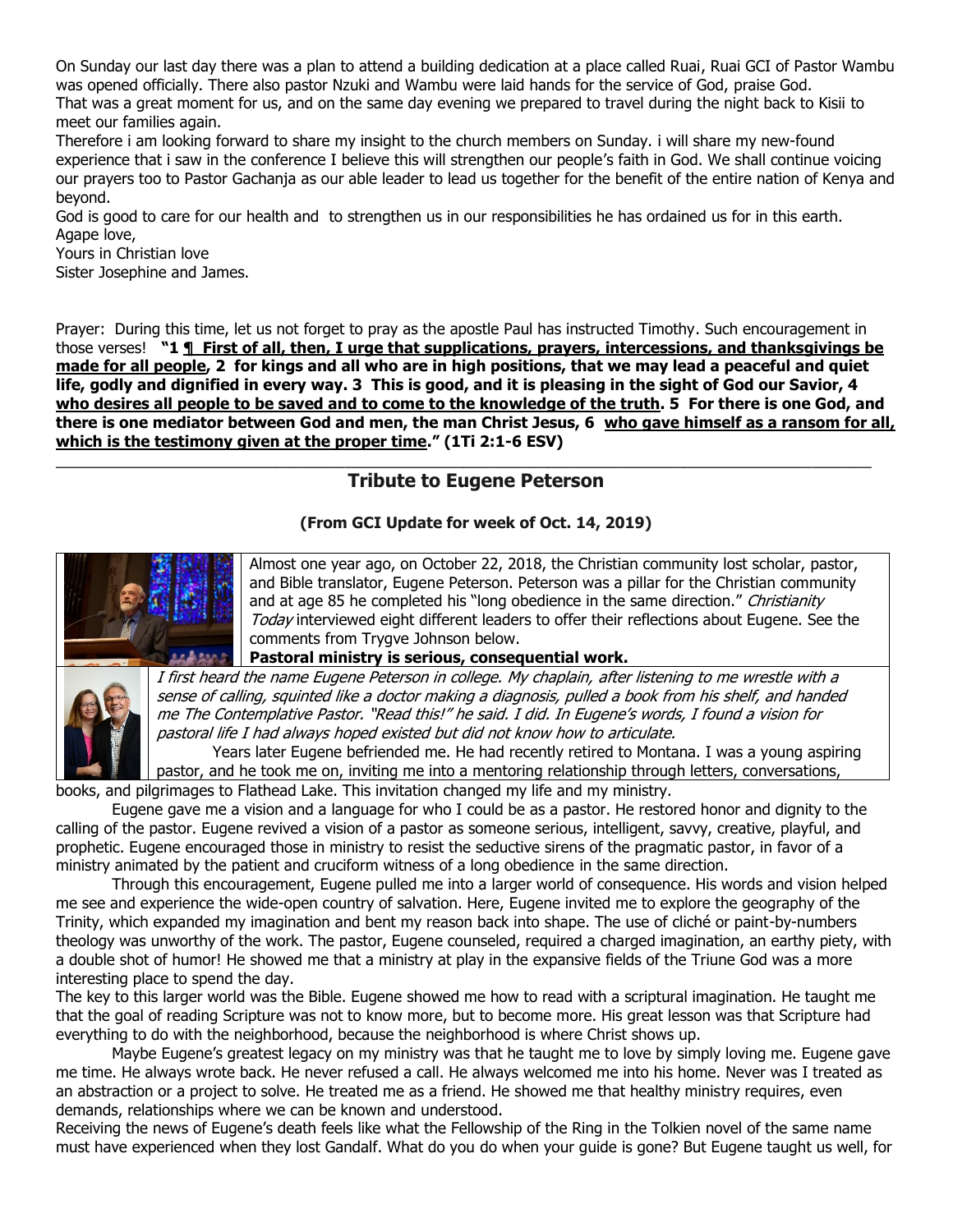he reminded us to practice resurrection. And so we carry the Message on! — Trygve Johnson, Hinga-Boersma Dean of the Chapel at Hope College

## **Comments**

What a testimony. Eugene Peterson impacted scores of people with his life-on-life style of mentoring and friendship. He instructed and mentored even more through his prolific writing.

Certain lines stuck out in Johnson's tribute. "**Ministry at play in the expansive fields of the Triune God"** is such a brilliant way of characterizing the context of pastoral ministry. It is finding the rhythm and dance steps that allow us to commune with Father, Son, and Spirit, while experiencing the peace, purpose and passion that flows from the divine relationship. It is joining in with what God is doing within our sphere of life and entering this divine participation that penetrates the human realm.

**"Reading the Bible with a Scriptural imagination"** is another choice line. As pastors and ministry leaders we don't approach the scriptures with a clinical mindset attempting to exegete properly with the sole purpose of constructing a sermon. The Bible is God's inspired word to us and ultimately points us to an engagement with the Living Word – Jesus. The words of the Bible should wash over us afresh each time we read the ancient words, and our imaginations should be re-ignited.

The final line that I want to highlight **is "Scripture has everything to do with the neighborhood."** Pastoral ministry must navigate out from the private study, out from the sanctuary, and into the streets of the neighborhood. The Bible clearly communicates human nature and all its pitfalls; it communicates a broken world in need of deliverance, and ultimately it communicates about the Savior who is uniquely drawing all humanity unto himself and is in the process of redeeming all that is broken. This is the story that rings true for all peoples, in all places, at all times, and it needs to be proclaimed in all neighborhoods.

Thank you, Eugene Peterson, for a life well-lived, with long obedience in the same direction. And thank you GCI pastors for your long obedience in the direction toward Jesus and his eternal kingdom. Greg Williams

P.S. In addition to The Message Bible, Eugene Peterson has contributed an entire series of books that help to guide and influence pastors in a true course. Here are a few titles of his books that are "must-reads" for any pastor who takes his/her calling seriously.

- The Contemplative Pastor
- Working the Angles: The
- Five Smooth Stones for
- Shape of Pastoral Integrity
- Pastoral Work
- The Unnecessary Pastor

### **WHY BOTHER WITH THEOLOGY?**

Many people find theology to be complicated, confusing and even irrelevant. They wonder why they should bother with it at all. "Surely," they exclaim, "the Bible isn't that difficult! Why read the works of head-in-the- clouds theologians with their long sentences and fancy terms?"

Sadly, it is common to ridicule what we don't understand. But doing so is a formula for continuing in ignorance and possibly falling prey to heresy.

I acknowledge that some academic theologians are hard to understand. In fact, it is unusual to find a genuine scholar who is also a gifted communicator. People in academic circles often deal in lofty ideas, and speak and write mainly with their peer group in mind. They leave it to others to bring those ideas down to earth. The situation is not unlike the difference between the practices of science and technology. The experimental scientist in his laboratory discovers a new process or material, and leaves it mostly to others to harness the idea into something practical for the ordinary person.

**Theology** has been called **"faith seeking understanding,"** and we should not despise it. As Christians we trust God, but God has made us to want to understand the one we trust and why we trust him. Our God apparently wants us to grow in our knowledge and trust in him, having our minds more and more transformed. But knowledge about God is not something that we humans can just come up with on our own by thinking it out. The only way we can know anything true about God is to listen to what he tells us about himself.

God has chosen to preserve the revelation of himself to us in the Bible, a collection of inspired writings compiled over many centuries under the supervision of the Holy Spirit. However, even the most diligent study of the Bible does not automatically convey to us a right or full understanding of who God is. Most heresies come from wrong understandings of who God is, often promoted by one or a few individuals who fail to grasp how God has revealed himself in the Bible and ultimately in Jesus Christ, and who have given little or no attention to the biblically based teaching of the church down through the ages.

What then do we need? **First**, we need the Holy Spirit to enable our minds to understand what God reveals in the Bible about himself and give us the humility to receive it. The Bible and the work of the Spirit together are sufficient to bring the humble reader (or hearer) with a mustard seed's worth of faith to an initial trust that repents of unbelief and acknowledges that Jesus is Lord and that he alone brings us God's gracious salvation. **Second**, growthin our knowledge of who God is calls for a